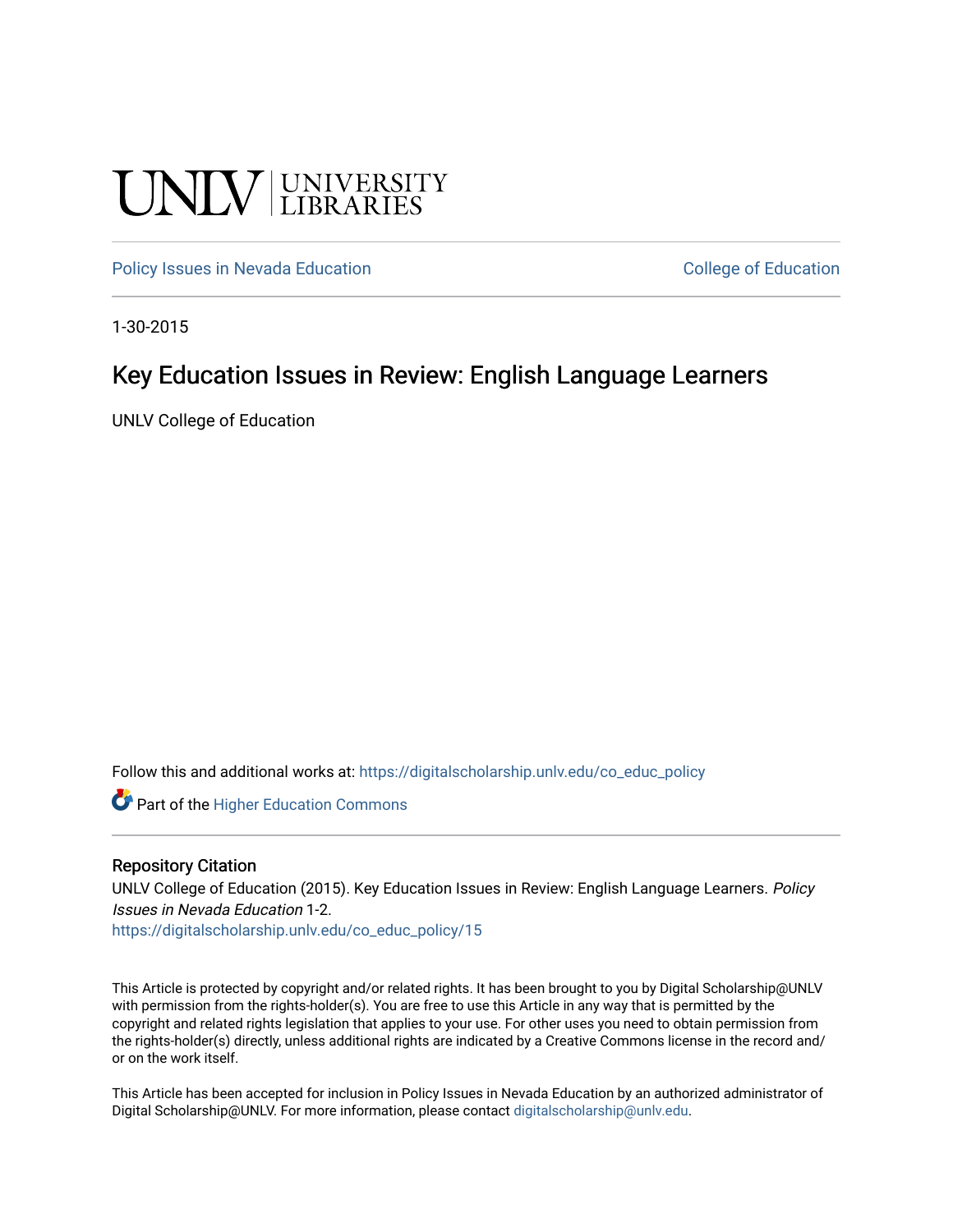## **Key Education Issues in Review: English Language Learners**

#### **Introduction**

Zammund and Communication and Communication and Communication

Throughout the United States, and particularly in Nevada, education for English Language Learners (ELLs) and Limited English Proficient (LEP) learners has become a topic of critical and timely importance. Across the nation, ELLs constitute the fastest growing subpopulation in our public schools. While most states see at least a moderate rise in their populations of ELL students, Nevada continues to experience the steepest rises in the country.

#### **Nevada's Facts and Statistics**

- In 2013-2014 Nevada's ELL enrollment was 452,220 total students.
- At least 1 in 7 students in Nevada is an ELL (NSEA, 2013).
- Between 1998-2008, the number of ELLs increased more than 200%.
- In 2010, 31% of children did not speak English as their first language.
- In 2010, 33% of children ages 5-17 spoke a language other than English at home.
- Nevada is one of only 8 states that do not factor the additional expense of educating ELL students into state funding formulas.

#### **U.S. Facts and Statistics**

- Nationally 4.4 million children were classified as ELL in the U.S. during 2011-2012 (NCES, 2014), speaking a total of 400 languages.
- In 2010-2011, 16% of children nationally came from homes where English is not the primary language.
- Most of these students are in states located in the southwest region of the country.
- 25% of ELLs speak a language other than Spanish.
- There are 7 states where the top language spoken by ELL students is something other than Spanish (Alaska, Hawaii, Montana, North Dakota, South Dakota, Maine, Vermont).
- Some estimates suggest that by 2020 there will be more children with a non-English home language than children who speak only English at home (ECS, 2013).

#### **Nevada's Recent Actions to Date**

- In 2012 the Nevada Legislature commissioned an equity study by the American Institutes for Research, which found that approximately \$145 million annually (through pupil-weighted adjustments) would be required to support the state's projected ELL needs.
- In the 2013 legislative session, Nevada made its biggest single investment in ELL education to date with the enactment of Senate Bill 504.
- The bill provided a \$50 million allocation over 2 years for designated low-performing elementary schools with high populations of ELLs.
- In the first academic year of SB 504 implementation, schools in Washoe and Clark County school districts implemented new programs and changes that have yielded positive outcomes.
- The bill created the statewide English Mastery Council to conduct ongoing review and recommendations for policymakers.